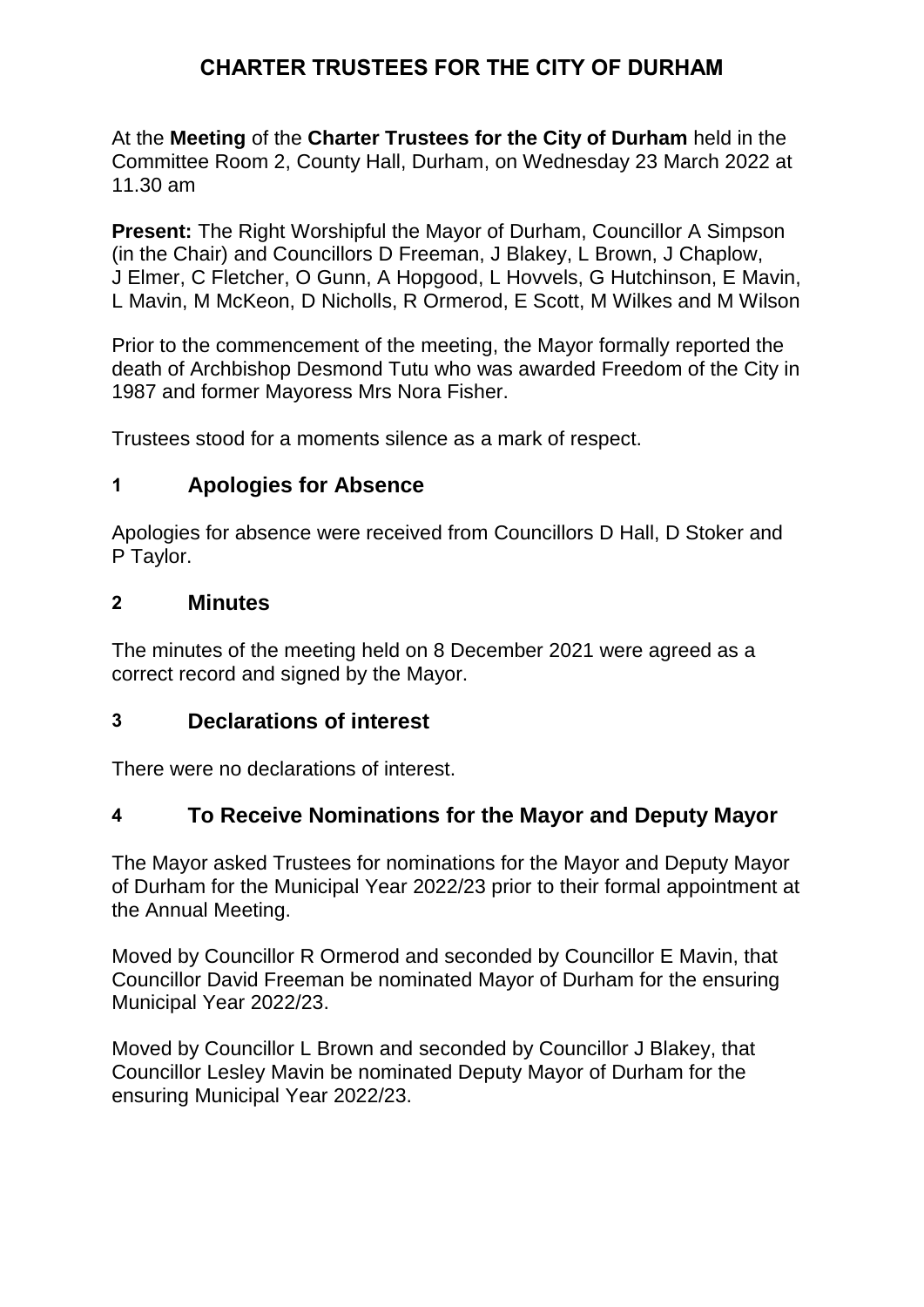### **Resolved:**

- (i) That Councillor David Freeman be nominated Mayor of Durham for Municipal Year 2022/23 and be formally appointed at the Annual meeting;
- (ii) That Councillor Lesley Mavin be nominated Deputy Mayor of Durham for Municipal Year 2022/23 and be formally appointed at the Annual meeting.

## **5 Review of Future Council Tax Levels**

Charter Trustees considered a report of the Treasurer that provided an update on the work and recommendations of the working group that was created to consider the future precept setting policy for the period to 2025/26 (for copy see file of minutes).

### **Resolved:**

- (i) That a strategy of £2.00 precept for 2023/24, 2024/25 and 2025/26 be agreed;
- (ii) That the position be kept under review on an annual basis.

## **6 Yearly Approval of Risk Assessment of Governance Arrangements**

Charter Trustees considered a report of the Clerk to the Charter Trustees that requested approval of the Risk Assessment governance arrangements for the Charter Trustees for the City of Durham (for copy see file of minutes).

The Clerk advised that following the yearly review, there were no significant changes in the finance and management processes and no changes have been identified to the risk profile, therefore there were no proposed changes to the Risk Assessment matrix which was last approved on 27 November 2020.

### **Resolved:**

- (i) That the review of the Risk Assessment matrix be noted;
- (ii) That the Risk Assessment for governance arrangements for year end 2021/22 be approved.

## **7 Honorary Position - Recorder**

Charter Trustees considered a report of the Clerk to the Charter Trustees that sought approval to invite expressions of interest for the vacancy of Recorder (for copy see file of minutes).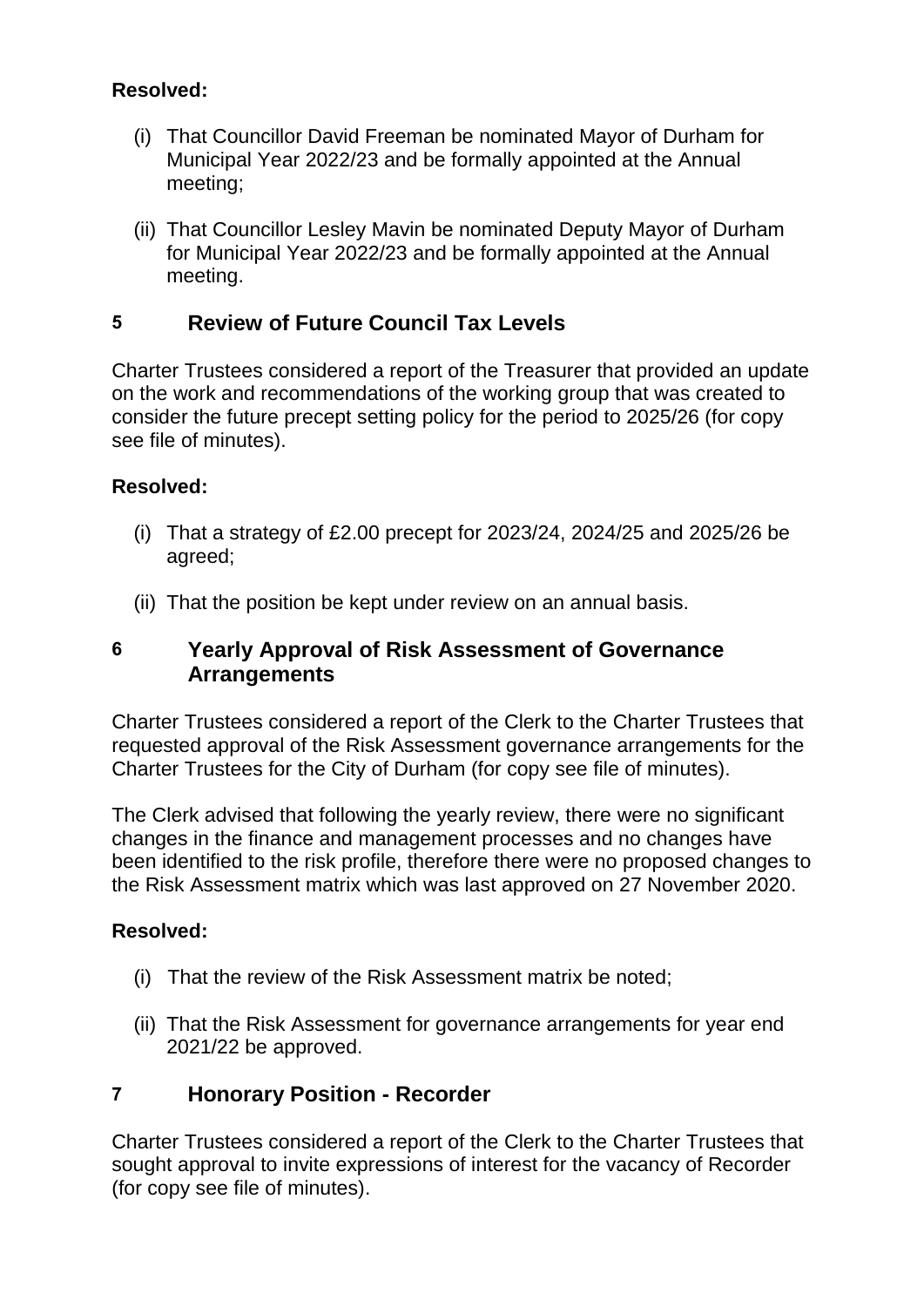Charter Trustees discussed various options for seeking expressions of interest from suitable qualified people via professional organisations, voluntary sector, Town and Parish Councils and Area Action Partnerships that cover the Charter Trust area. The Clerk advised that she would notify professional networks and voluntary organisations of the vacancy to generate interest.

## **Resolved:**

- (i) That the Clerk contact professional bodies and voluntary organisations to seek expressions of interest for the vacancy of Recorder;
- (ii) Expressions of interest to be presented in the form of a CV or short statement from the prospective applicant to be presented to the Clerk no later than 14 days before the next meeting of the Trustees;
- (iii) That the Clerk present a further report at the next meeting detailing the proposed appointment and voting arrangements.

## **8 Honorary Aldermen - Recognition**

Charter Trustees considered a report of the Clerk to the Charter Trustees that provided details of the appointments of the Honorary Aldermen following the appointment of Alderman by Durham County Council on 26 January 2022 (for copy see file of minutes).

The Clerk reported from the eligible criteria which was agreed on 20 June 2018, two former Councillors fulfil the criteria and would be invited to ceremonial events and wear red robes.

Responding to queries in relation to the number of years' service and definition of criteria, the Clerk clarified that a variation from 15 to 14 years' service was agreed following Local Government Reorganisation. The definition of criteria in relation to 'otherwise sufficiently connected' had not been detailed previously, however the proposed Councillors fall within the other two categories. It was suggested that the definition in relation to 'currently living within or otherwise sufficiently connected to the old Durham City Council boundaries' maybe a topic a Working Group could look at in the future.

### **Resolved:**

- (i) That the eligibility of those proposed as Honorary Aldermen be noted;
- (ii) That the recognition of Honorary Alderman to those recorded in the report at paragraph 8 be agreed;
- (iii) That David Bell and John Turnbull as Honorary Alderman have the requisite link to the City of Durham and year's service to wear a red robe at Mayoral ceremonial events.